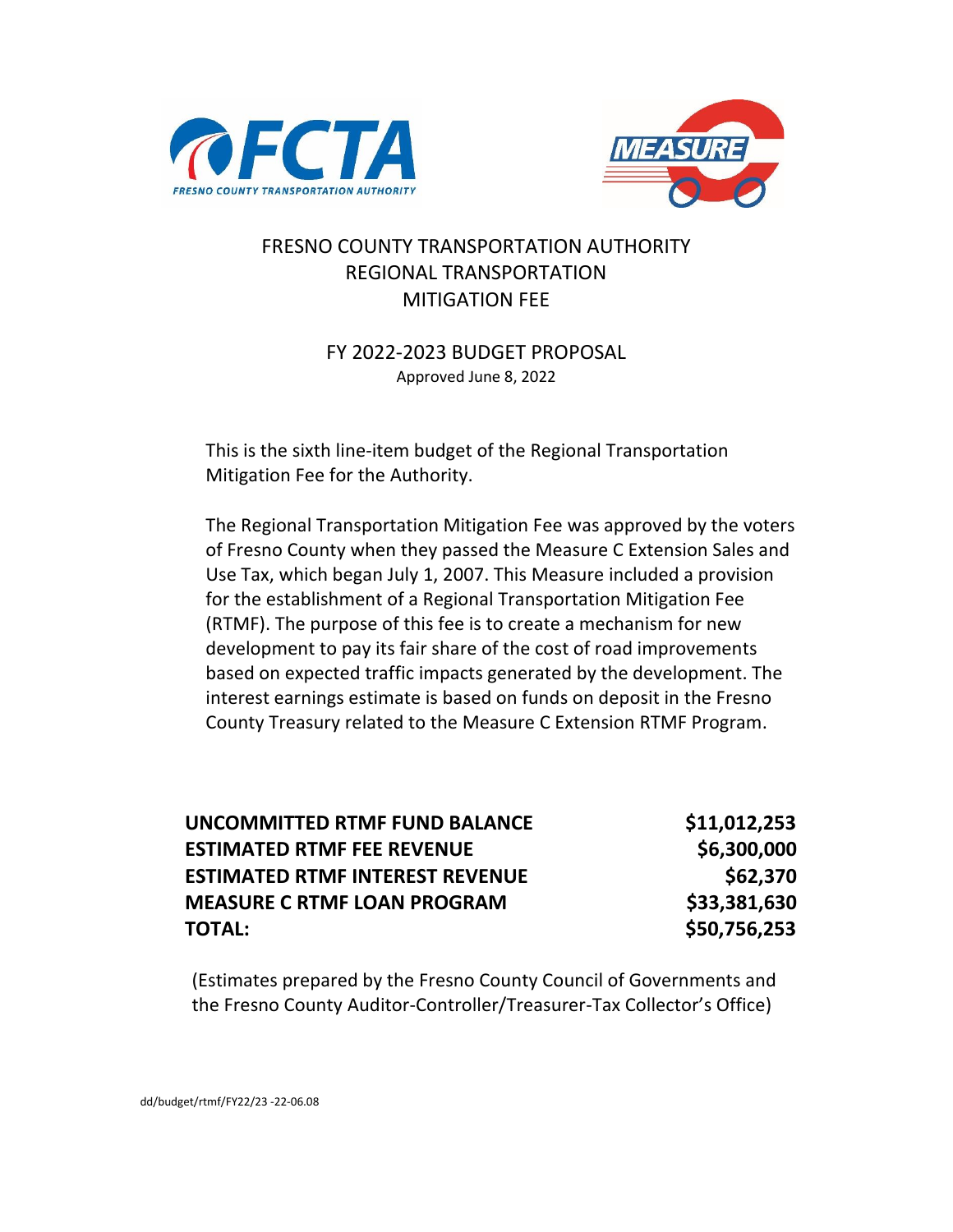# **2022-2023 FRESNO COUNTY TRANSPORTATION AUTHORITY RTMF OPERATING BUDGET**

# **TABLE OF CONTENTS**

|--|--|

|--|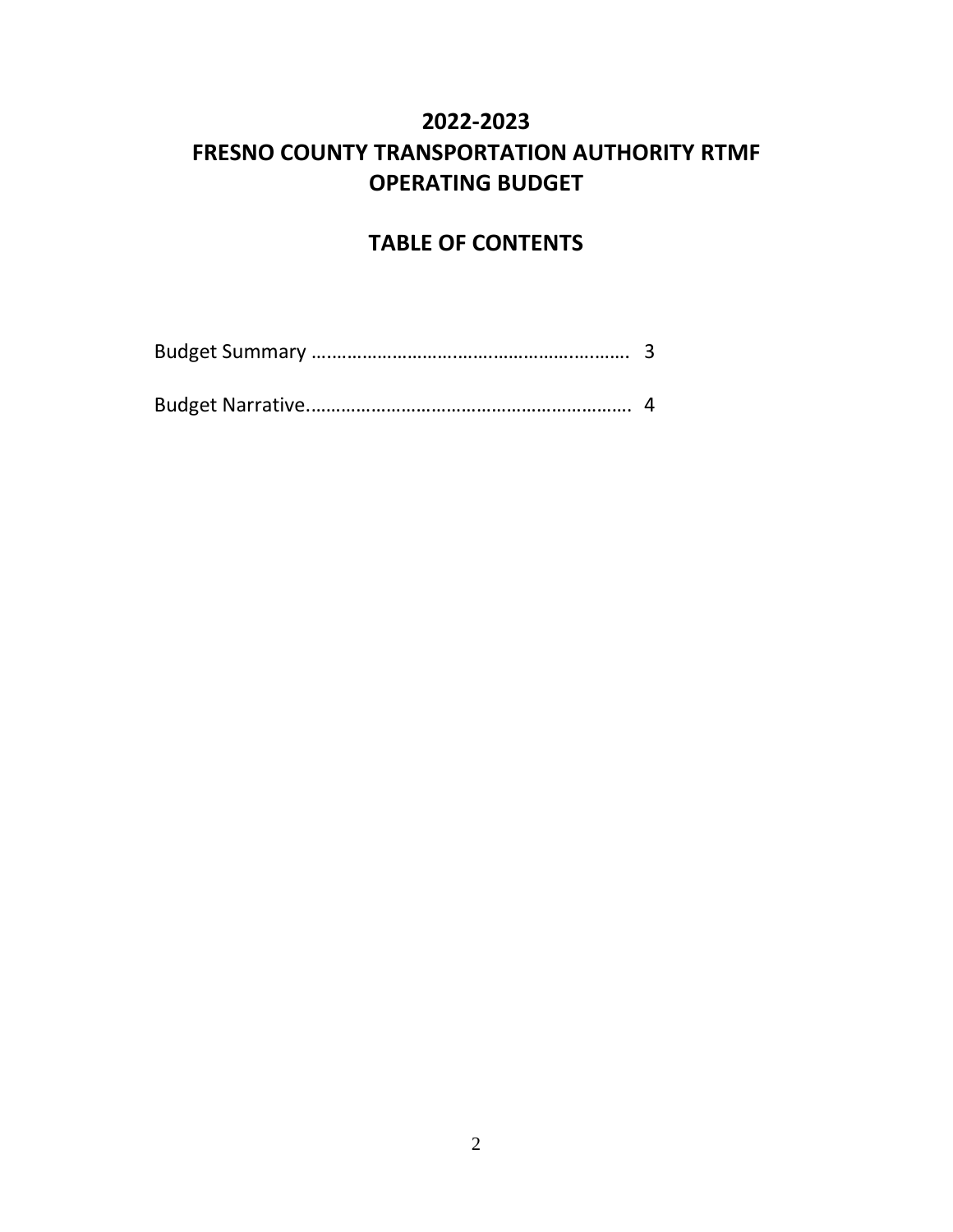# **FUND 4831 FY2022-23 RTMF BUDGET SUMMARY**

|                 | 7294/9613/42532 Services and Supplies        | \$15,000     |
|-----------------|----------------------------------------------|--------------|
|                 | 7883/9613/42532 Project Expenditure Category | \$39,744,000 |
| 1437/9613/42532 | Measure C RTMF Loan Payback Program          | \$10,997,253 |

**Grand Total: \$50,756,253**